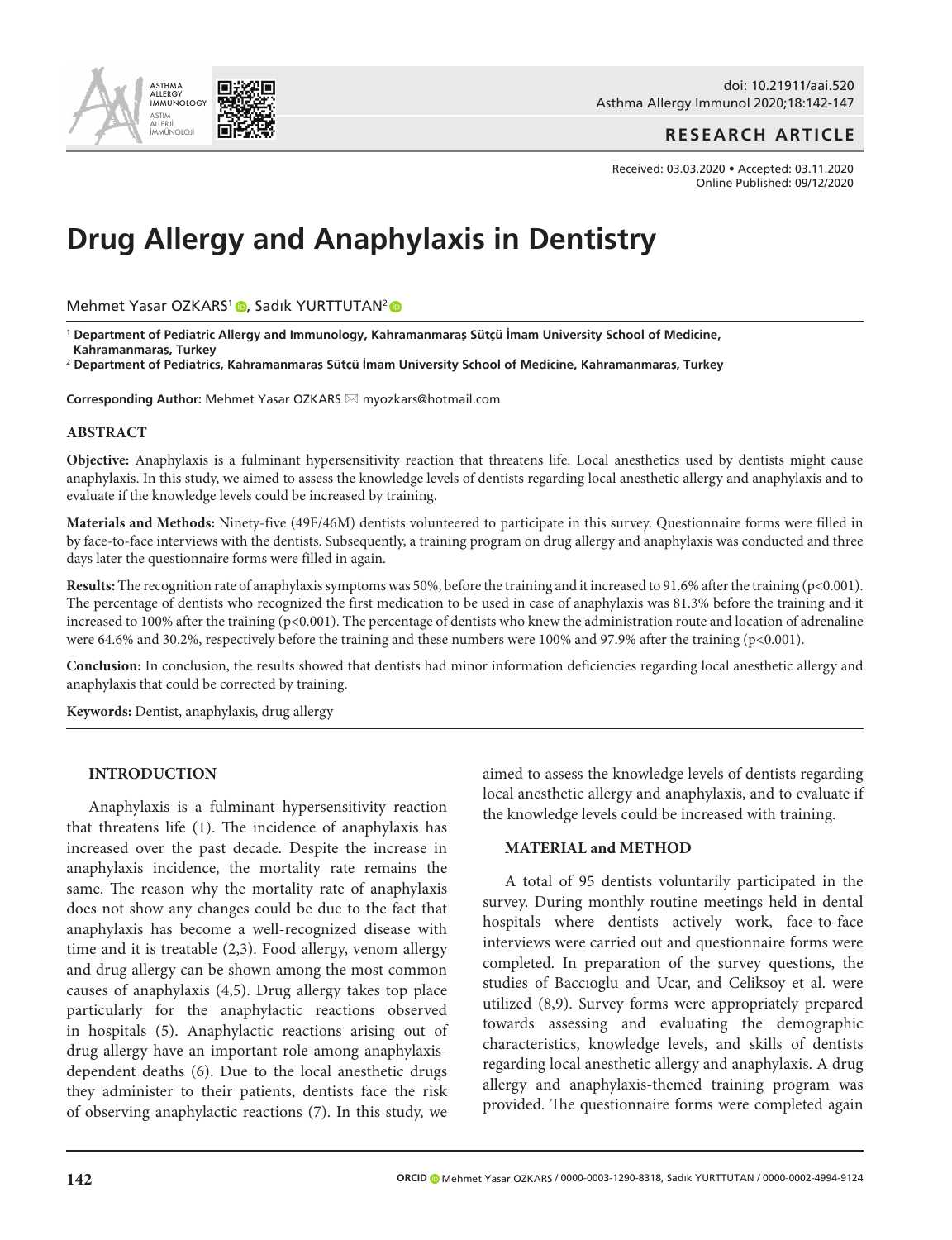three days later, and the answers provided by the dentists before and after the training were compared. The Ethics Committee of the Kahramanmaraş Sütçü İmam University Medical Faculty approved this study (Code: 31.01.2018/03).

#### **Statistical Analysis**

Statistical evaluation was conducted by using IBM SPSS (Statistical Package for the Social Sciences)18 . Unmeasurable variables were presented in figures and percentages while measurable variables were provided as mean (± standard deviation). Relations between variables were evaluated through the One-Way Anova, Chi-square, and McNemar Tests. P<0.05 accepted as statistically significant.

### **RESULTS**

Out of the 95 participants, 49 were female and 46 were male. The mean age was 32.90±7.53 years. Out of the 96 participants who completed the first questionnaire, one was unable to participate in the second one.

The recognition rate of anaphylaxis symptoms was 50% before training and it increased to 91.6% after the training (p<.001). Answers to the first choice of medication to administer in case of an anaphylaxis were adrenaline (3.1%) glucocorticoids (81.3%), and antihistamines (15.6%) before the training which changed to adrenalin (100%) after the training (Figure 1A). Participants who recognized the first medication to be used in anaphylaxis made up 81.3% before training and this rate increased to 100% (p<0.001) after training. The answers to the suggested administration route of adrenaline in case of anaphylaxis were subcutaneous (14.6%), intravenous (20.8%), and intramuscular (64.6%). All participants answered as "intramuscular" to the same question after the training (Figure 1B). Awareness of adrenaline's administration route was present in 64.6% of the participants before training and increased to 100% after training (p<0.001).

The answers to the suggested location of administration for adrenaline were the deltoid muscle (43.8%), vastus

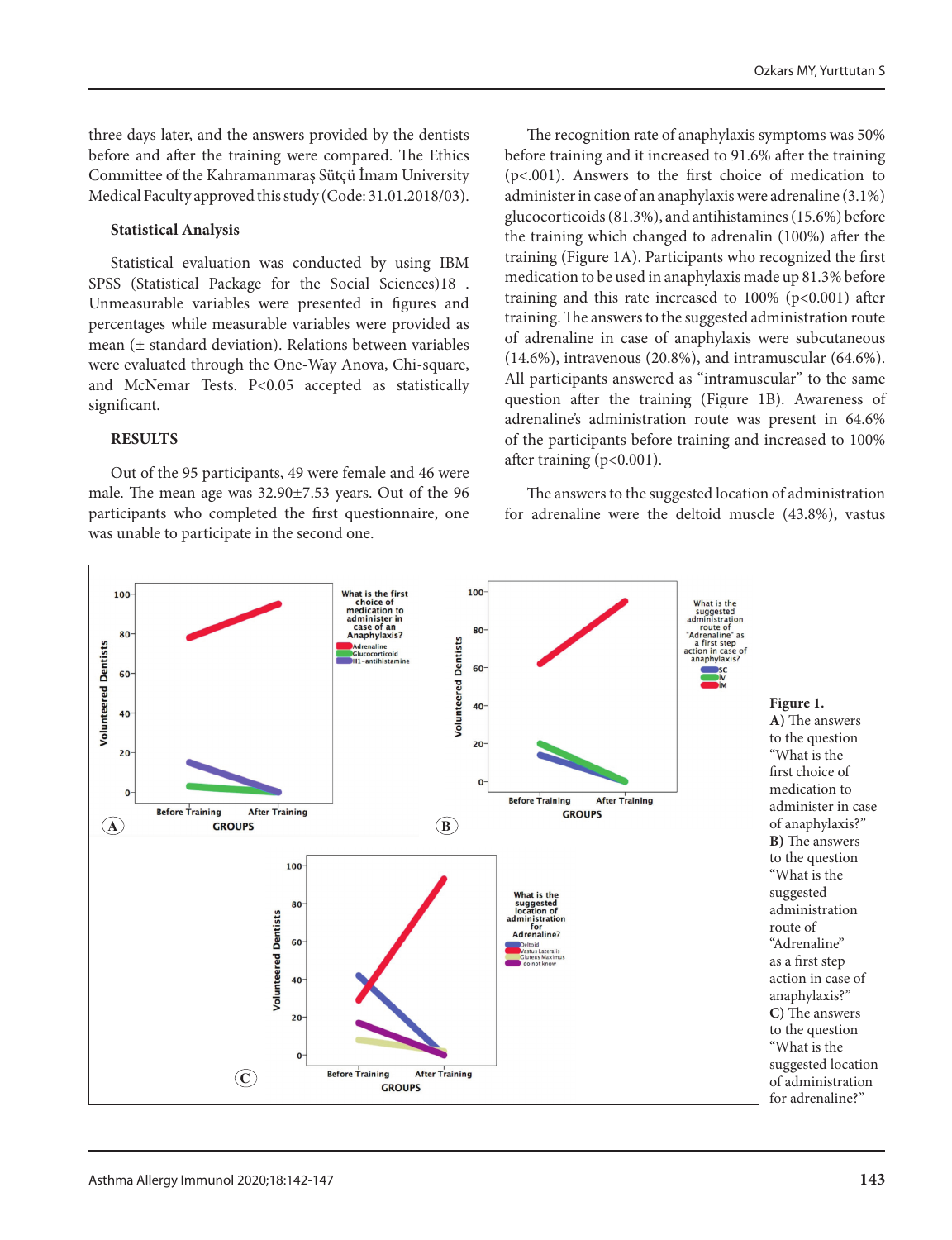lateralis (side quadriceps) (30.2%), gluteus maximus (8.3%), and "I do not know" (17.7%) before the training. After the training, the answers were vastus lateralis (side quadriceps) (97.9%), and gluteus maximus (2.1%) (Figure 1C). The suggested administration location for an adrenaline shot was known by 30.2% of the participants before the training, and this rate increased to 97.9% after the training (p<0.001). The results are detailed in Table 1.

# **Table I. Comparison of answers provided by dentists**

#### **DISCUSSION**

Although allergic reactions against local anesthetics are rarely encountered, being prepared for allergy and anaphylaxis is necessary for all dentists. This requires dentists to know the potential side effects of the drugs, the symptoms, and proper management of anaphylaxis and drug allergy (10).

|                                                                                                                                                            | <b>Before Training After Training</b><br>$(n=95)$ | $(n=95)$  | $\, {\bf p}$       |
|------------------------------------------------------------------------------------------------------------------------------------------------------------|---------------------------------------------------|-----------|--------------------|
| Have you ever encountered a patient who had a drug allergy? (Yes) n (%)                                                                                    | 72 (75.7)                                         | 50(52.6)  | 0.002 <sup>1</sup> |
| Do local drugs cause a systemic reaction? (Yes) n (%)                                                                                                      | 86 (90.5)                                         | 88 (92.6) | 0.581 <sup>1</sup> |
| Do you think that allergy could pose a threat to human life? (Yes) n (%)                                                                                   | 94 (98.9)                                         | 88 (92.6) | 0.180 <sup>1</sup> |
| Participants who answered the question "Who should be tested for local anesthetic drug<br>allergy?" correctly.                                             | 27(28.4)                                          | 74 (77.9) | 0.000 <sup>1</sup> |
| Participants who answered the question "In the occurrence of which event in relation to<br>local anesthesia should we conduct an allergy test?" correctly. | 82 (86.3)                                         | 92 (96.8) | 0.013 <sup>1</sup> |
| Participants who were cognizant of the symptoms and indications of anaphylaxis. n (%)                                                                      | 48(50.5)                                          | 87(91.6)  | 0.0001             |
| Participants who were cognizant of clinical diagnosis criteria for the diagnosis of<br>anaphylaxis. n (%)                                                  | 46(48.4)                                          | 41(43.2)  | 0.635 <sup>1</sup> |
| What is the first choice of medication to administer in case of an anaphylaxis? n (%)                                                                      |                                                   |           |                    |
| a) Adrenaline                                                                                                                                              | 78 (82.1)                                         | 95(100)   |                    |
| b) Glucocorticoid (methylprednisolone)                                                                                                                     | 3(3.1)                                            | 0(0)      |                    |
| c) H1-antihistamine (e.g. diphenhydramine)                                                                                                                 | 15(15.7)                                          | 0(0)      |                    |
| Participants who were cognizant of the first medication to be administered in case of an<br>Anaphylaxis.                                                   | 78 (82.1)                                         | 95 (100)  | 0.0001             |
| What is the suggested administration route of adrenaline as a first step action in case of<br>anaphylaxis? n (%)                                           |                                                   |           |                    |
| a) Subcutaneous                                                                                                                                            | 14 (14.7)                                         | 0(0)      |                    |
| b) Intravenous                                                                                                                                             | 20(21.0)                                          | 0(0)      |                    |
| c) Intramuscular                                                                                                                                           | 62(65.2)                                          | 95 (100)  |                    |
| Participants who knew the correct way of administering adrenaline.                                                                                         | 62(65.2)                                          | 95 (100)  | 0.0001             |
| Participants who knew the re-administration interval of adrenaline.                                                                                        | 31(32.6)                                          | 93 (97.9) | 0.0001             |
| Participants who knew the appropriate intramuscular dosage of adrenaline. n (%)                                                                            | 48 (50.5)                                         | 89 (93.7) | 0.0001             |
| What is the suggested location of administration for adrenaline? n (%)                                                                                     |                                                   |           |                    |
| a) Deltoid muscle                                                                                                                                          | 42(44.2)                                          | 0(0)      |                    |
| b) Vastus lateralis                                                                                                                                        | 29(30.5)                                          | 93 (97.9) |                    |
| c) Gluteus maximus                                                                                                                                         | 8(8.4)                                            | 2(2.1)    |                    |
| d) I do not know                                                                                                                                           | 17(17.8)                                          | 0(0)      |                    |
| Participants who were cognizant of the administration location of adrenaline.                                                                              | 29(30.5)                                          | 93 (97.9) | 0.000 <sup>1</sup> |
| Have you ever heard the adrenaline (Penepin <sup>®</sup> ) automatic injection device? (Yes) n (%)                                                         | 25(26.3)                                          | 81 (85.3) | 0.000 <sup>1</sup> |
| <sup>1</sup> McNemar Test                                                                                                                                  |                                                   |           |                    |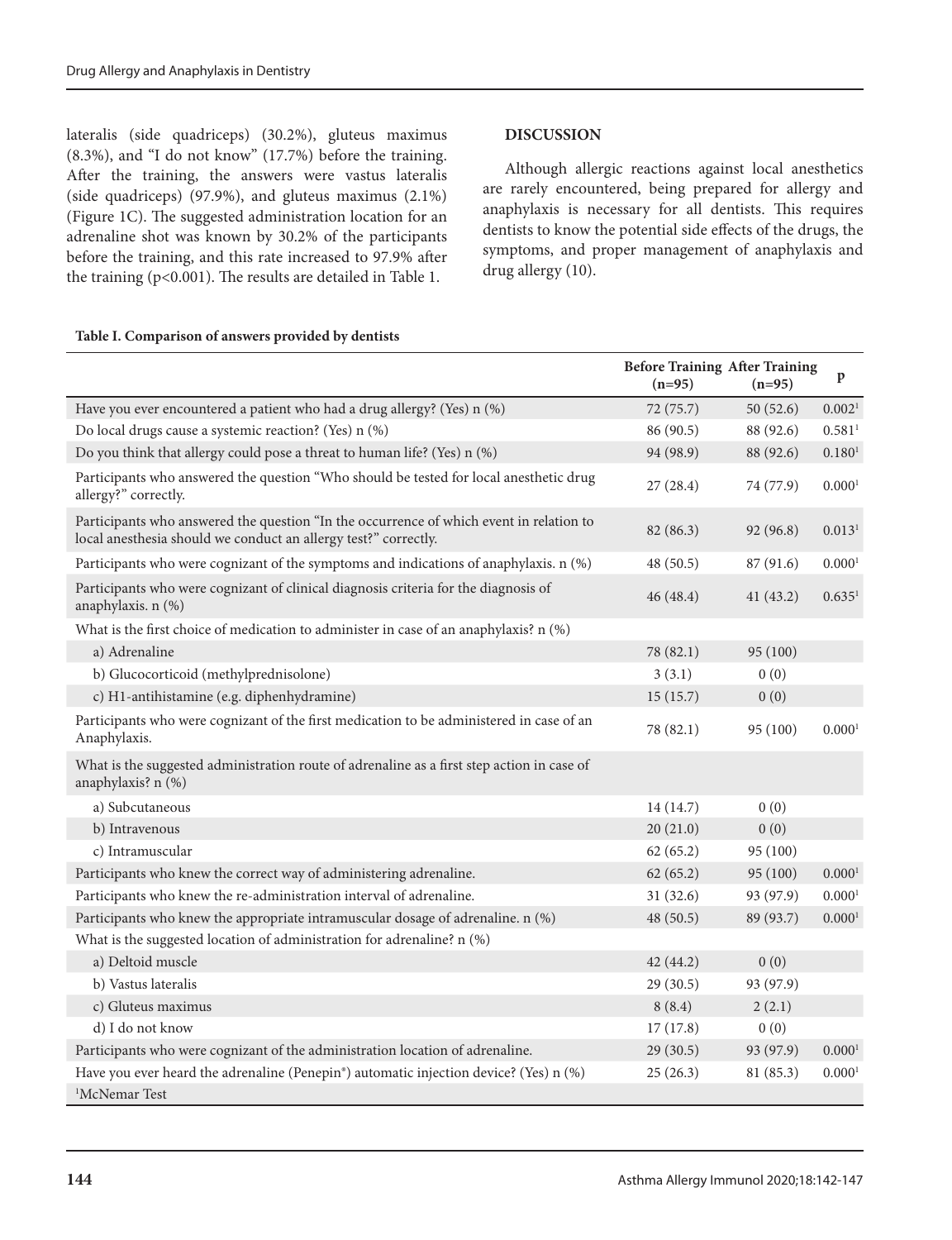The question "Have you ever encountered a patient that had drug allergy?" had one of the most interesting results, because 75% of the participants said "yes" to this question before the training and this rate decreased to 52% after the training. We believe that the reason behind this decline is that once the knowledge levels of dentists on allergy increased, participants realized that previous events they encountered were not allergic reactions. In a study conducted by Celiksoy et al., it was determined that 90% of primary care physicians have never observed drug allergy. However, whether the event they outlined as drug allergy was an allergic event caused by a drug or not has been clarified (9).

More than 90% of participants answered "yes" to "Do local drugs cause a systemic reaction?" both before and after training. Further, more than 90% of participants answered "yes" to "Do you think that allergy could pose a threat to human life?", again both before and after training. These rates bear importance since they demonstrate that dentists are aware of the critical characteristic of allergic events. Interestingly, in the primary care physician study carried out by Celiksoy et al., approximately 40% of the participants stated that local drugs do not cause any systemic reactions (9).

The question "Who should be tested for local anesthetic drug allergy?" was correctly answered before the training by 28% of the participants and this rate increased to 77% after the training. This increase in knowledge levels was determined to be important. Being aware of who should be tested for local anesthetic allergy will decrease the number of patients referred for allergy tests unnecessarily. Eighty-five per cent of the participants answered the "In the occurrence of which event due to local anesthesia should we conduct an allergy test?" question correctly before the training and this rate increased to 96% after the training. The fact that almost all the participants defined the events that necessitate performing an allergy test due to the administration of local anesthetic drugs correctly was considered a pleasing improvement.

The fact that only 50% of participants being aware of anaphylaxis symptoms before the training was considered worrying and the increase in this rate to 91% after the training was considered a promising improvement. Cognizance rates regarding the clinical diagnosis criteria for anaphylaxis were 47% before the training and decreased slightly to 43% after the training. Therefore, restructuring

of this part of the training program and reviewing it based on practice have become mandatory for future training. In a study carried out by Cetinkaya et al. on dentists, none of the participants had recognized anaphylactic events (11). Since anaphylaxis is a rapidly developing serious allergic reaction and might lead to death, its diagnosis and immediate treatment are of vital importance (12). Therefore, recognizing and diagnosing the anaphylactic reaction is the first treatment step. In a study carried out by Wang et al., up to 80% of the participants managed to diagnose anaphylaxis when cutaneous symptoms were present but this rate decreased to 55% when there were no cutaneous symptoms (13).

In the current study, 81% of participants answered "adrenaline" to the question "What is the first choice of medication to administer in case of an anaphylaxis?" before the training. After the training, this rate went up to 100%. In the study carried out by Celiksoy et al., 30% of the primary care physicians stated that they use adrenaline as the first choice in case of an anaphylactic event (9). In the study of Cetinkaya et al. on dentists, half of the participants said the first choice of medication to administer in an anaphylactic event is adrenaline (11). There are studies available in the literature that show high dosage adrenaline administration contrary to ones that suggest lower dosages as the first choice of medication in an anaphylactic event. In the study of Wang et al., 95% of the participants stated that they would use adrenaline as the first choice of medication in an anaphylactic event (13). In the study of Güvenir et al. (14) on primary care physicians, it was reported that adrenaline was the first choice of medication for 89% of participants in an anaphylactic event. In addition, in a similar study carried out by Wang et al. (15) on primary care physicians, it was reported that 80% of the participants answered that they would administer adrenaline as the first drug in an anaphylactic event.

Sixty-four per cent of the participants answered "intramuscular" to the question "what is the suggested administration route of "Adrenaline" as a first step action in case of anaphylaxis?" before training. Since 100% of the participants answered the same question as "intramuscular" after the training, it was accepted that this part of the training was well understood. In the study by Celiksoy et al. on primary care physicians, it was reported that 40% of the participants had chosen the intramuscular administration route for adrenaline (9). In the study carried out by Cetinkaya et al. on dentists, only the one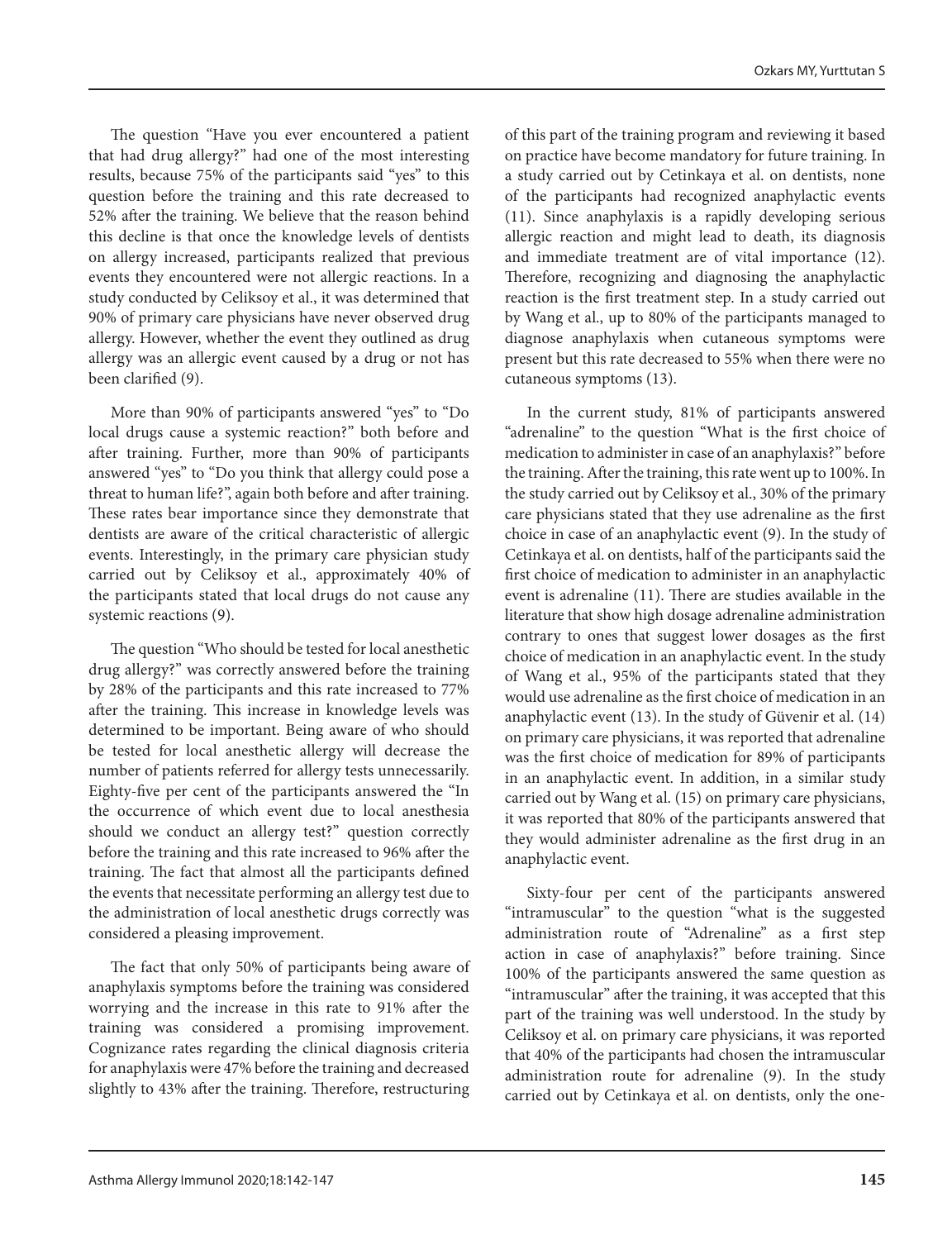third of the participants answered "intramuscular" to the suggested administration route of adrenaline (11). In the study carried out by İbrahim et al., it was reported that 85% of doctors answered "intramuscular" to "what is the preferred administration route of adrenaline?", while only 47% of nurses stated that they prefer the intramuscular route for adrenaline administration (16). In the study conducted by Catal et al. on primary care physicians, it was reported that only 30% of the participants answered that they administer adrenaline through the intramuscular route in an anaphylactic event (17).

Thirty-two per cent of participants were aware of the adrenaline re-administration interval before the training. Since this rate increased to 97% after training, it was evaluated as a promising improvement. Before the training, only 50% of the participants knew the appropriate intramuscular dose of adrenaline, which is considered a crucial element in the treatment of anaphylaxis. Since this rate increased to 93% after training, this was considered an encouraging development. In our study, 30% of participants answered "vastus lateralis (side quadriceps)" to "What is the suggested location of administration for adrenaline?" before training and this rate increased to 97% after the training.

Finally, 26% of the participants answered "yes" to "Have you ever heard the adrenaline (Penepin®) automatic injection device?" before the training and this rate increased to 85% after the training. In the study of Catal et al. on primary care physicians, the cognizance rate for the adrenaline automatic injection device was reported as 76% (17).

Local anesthetics allergy and anaphylaxis cases, which are encountered among the dental practices, continue to be discussed in the literature (18-20). Dentists and allergists need to ensure collaboration to optimize patient care (21).

In conclusion, we demonstrated that while the dentists lack the necessary knowledge of drug allergy and anaphylaxis, this situation could be compensated with the assistance of training. We believe that studies that are carried out in this regard will contribute to the training process by raising the awareness related to this subject among dentists.

### **CONFLICTS of INTEREST**

The authors have indicated that they have no conflicts of interest regarding the content of this article.

#### **REFERENCES**

- 1. Munblit D, Treneva M, Korsunskiy I, Asmanov A, Pampura A, Warner JO. A national survey of Russian physicians' knowledge of diagnosis and management of food-induced anaphylaxis. BMJ Open 2017;7(7):e015901.
- 2. Takazawa T, Oshima K, Saito S. Drug-induced anaphylaxis in the emergency room. Acute Med Surg 2017;4(3):235-45.
- 3. Tejedor-Alonso MA, Moro-Moro M, Mugica-Garcia MV. Epidemiology of anaphylaxis: Contributions from the last 10 years. J Investig Allergol Clin Immunol 2015;25(3):163-75.
- 4. Kilger M, Range U, Vogelberg C. Acute and preventive management of anaphylaxis in German primary school and kindergarten children. BMC Pediatr 2015;15:159.
- 5. Laemmle-Ruff I, O'Hehir R, Ackland M, Tang ML. Anaphylaxis identification, management and prevention. Aust Fam Physician 2013;42(1-2):38-42.
- 6. Tanno LK, Torres MJ, Castells M, Demoly P; Joint Allergy Academies. What can we learn in drug allergy management from World Health Organization's international classifications? Allergy 2018;73:987-92.
- 7. Komerik N. Dental practitioners and medical emergencies. T Klin J Dental 2003;9:86-92.
- 8. Baccıoglu A, Ucar EY. Level of knowledge about anaphylaxis among healthcare providers. Tuberk Toraks 2013;61(2):140-6.
- 9. Celiksoy MH, Sogut A, Topal E, Catal F, Sahin MK, Sahin G, et al. Aile hekimlerinin ilaç alerjilerine yaklaşımı. Asthma Allergy Immunol 2014;12:91-6.
- 10. Doyle KA, Goepferd SJ. An allergy to local anesthetics? The consequences of a misdiagnosis. ASDC J Dent Child 1989;56(2):103-6.
- 11. Çetinkaya F, Sezgin G, Aslan OM. Dentists' knowledge about anaphylaxis caused by local anaesthetics. Allergol Immunopathol (Madr) 2011;39:228-31.
- 12. Diwakar L, Cummins C, Ryan R, Marshall T, Roberts T. Prescription rates of adrenaline auto-injectors for children in UK general practice: A retrospective cohort study. Br J Gen Pract 2017;67(657):e300-e305.
- 13. Wang J, Young MC, Nowak-Węgrzyn A. International survey of knowledge of food-induced anaphylaxis. Pediatr Allergy Immunol 2014;25(7):644-50.
- 14. Guvenir H, Mısırlıoglu ED, Tural DA, Yaprak S, Toyran M, Kocabas CN. Pediatri ve aile hekimliği asistanlarının ilaç alerjisi konusunda bilgi düzeyleri ve tutumlarının değerlendirilmesi. Asthma Allergy Immunol 2016;14:1-5.
- 15. Wang Y, Zhu R, Huang N, Li W, Yang L, Zhang S, et al. Knowledge, attitudes, and practices survey of drug allergy among health care practitioners in central China: A multicenter study. Asia Pac Allergy 2016;6(2):105-11.
- 16. Ibrahim I, Chew BL, Zaw WW, Van Bever HP. Knowledge of anaphylaxis among Emergency Department staff. Asia Pac Allergy 2014;4(3):164-71.